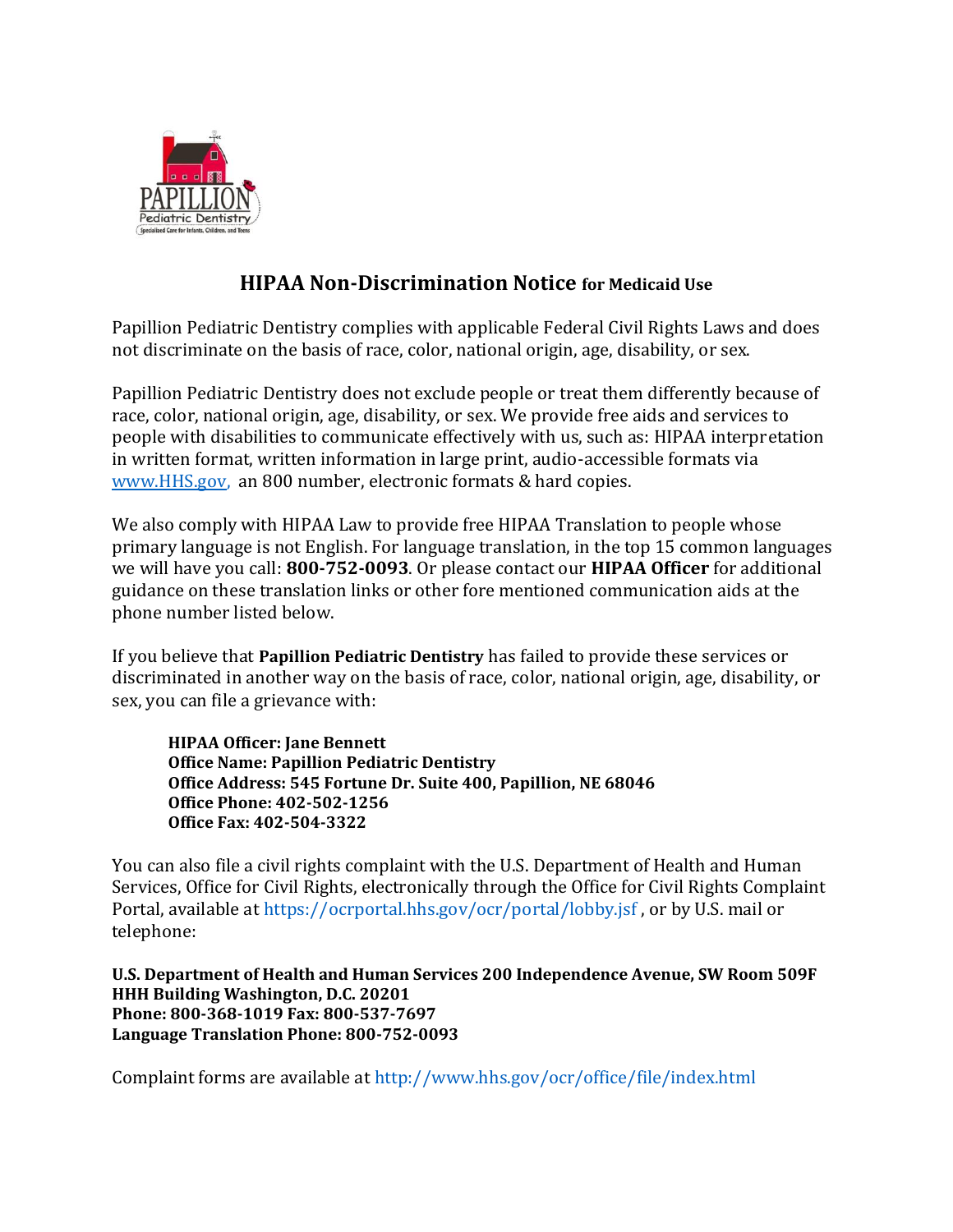# **Language Assistance Services for Individuals with Limited English Proficiency**

## **Section 1557 Of The Affordable Care Act**

**We will take reasonable steps, in accordance with current HIPAA requirements, to provide free language assistance services to people who speak common languages that we are likely to hear within our practice and who don't speak English well enough to talk to us about the healthcare service we provide. For language translation, in the top 15 common languages we will have you call: 800-752- 0093**

### **Translation of the above statement in:**

**Spanish**: Tomaremos medidas razonables, de acuerdo con los requisitos actuales de HIPAA, para proporcionar servicios de asistencia lingüística gratuitos a las personas que hablan idiomas comunes que probablemente escuchemos en nuestra práctica y que no hablen el inglés lo suficientemente bien como para hablarnos sobre la atención médica. Servicio que brindamos.

**French**: Nous prendrons des mesures raisonnables, conformément aux exigences actuelles de la loi HIPAA, pour fournir des services d'assistance linguistique gratuits aux personnes qui parlent des langues communes que nous sommes susceptibles d'entendre dans notre cabinet et qui ne parlent pas suffisamment l'anglais pour nous parler des soins de santé. service que nous fournissons.

**Italian:** Adotteremo misure ragionevoli, in conformità con gli attuali requisiti HIPAA, per fornire servizi di assistenza linguistica gratuiti a persone che parlano lingue comuni che probabilmente sentiremo all'interno della nostra pratica e che non parlano inglese abbastanza bene da parlarci della sanità servizio che forniamo.

**French Creole (Haitian Creole):** Nou pral pran mezi rezonab pou bay sèvis asistans lang gratis pou moun ki pale lang nou pagen ide deyo ak ki pa pale angle byen ase pou pale ak nou sou swen nou ap bay.

**German**: In Übereinstimmung mit den aktuellen HIPAA-Anforderungen werden wir angemessene Schritte unternehmen, um Menschen, die gängige Sprachen sprechen und die wir wahrscheinlich in unserer Praxis hören werden, kostenlose Sprachassistenzdienste anzubieten, die nicht gut genug Englisch sprechen, um mit uns über die Gesundheitsversorgung zu sprechen Service, den wir anbieten.

**Portegues**: Tomaremos medidas razoáveis, de acordo com os requisitos atuais da HIPAA, para fornecer serviços gratuitos de assistência em idiomas para pessoas que falam idiomas comuns que provavelmente escutaremos em nossa prática e que não falam inglês o suficiente para conversar conosco sobre os cuidados de saúde. serviço que prestamos.

**Croatian**: Poduzimat ćemo razumne korake, u skladu s trenutnim zahtjevima HIPAA-e, pružiti besplatne usluge jezične pomoći osobama koje govore zajedničke jezike koje ćemo vjerojatno čuti u našoj praksi i koji ne govore dovoljno dobro engleski jezik da razgovaraju s nama o zdravstvenoj zaštiti usluge koje pružamo.

### **Greek**:

Θα λάβουμε εύλογα μέτρα, σύμφωνα με τις ισχύουσες απαιτήσεις της HIPAA, για να παρέχουμε δωρεάν υπηρεσίες γλωσσικής βοήθειας σε άτομα που μιλούν κοινές γλώσσες που πιθανόν να ακούσουμε μέσα στην πρακτική μας και που δεν μιλούν αρκετά καλά αγγλικά για να μας μιλήσουν για την υγειονομική περίθαλψη υπηρεσιών που παρέχουμε.